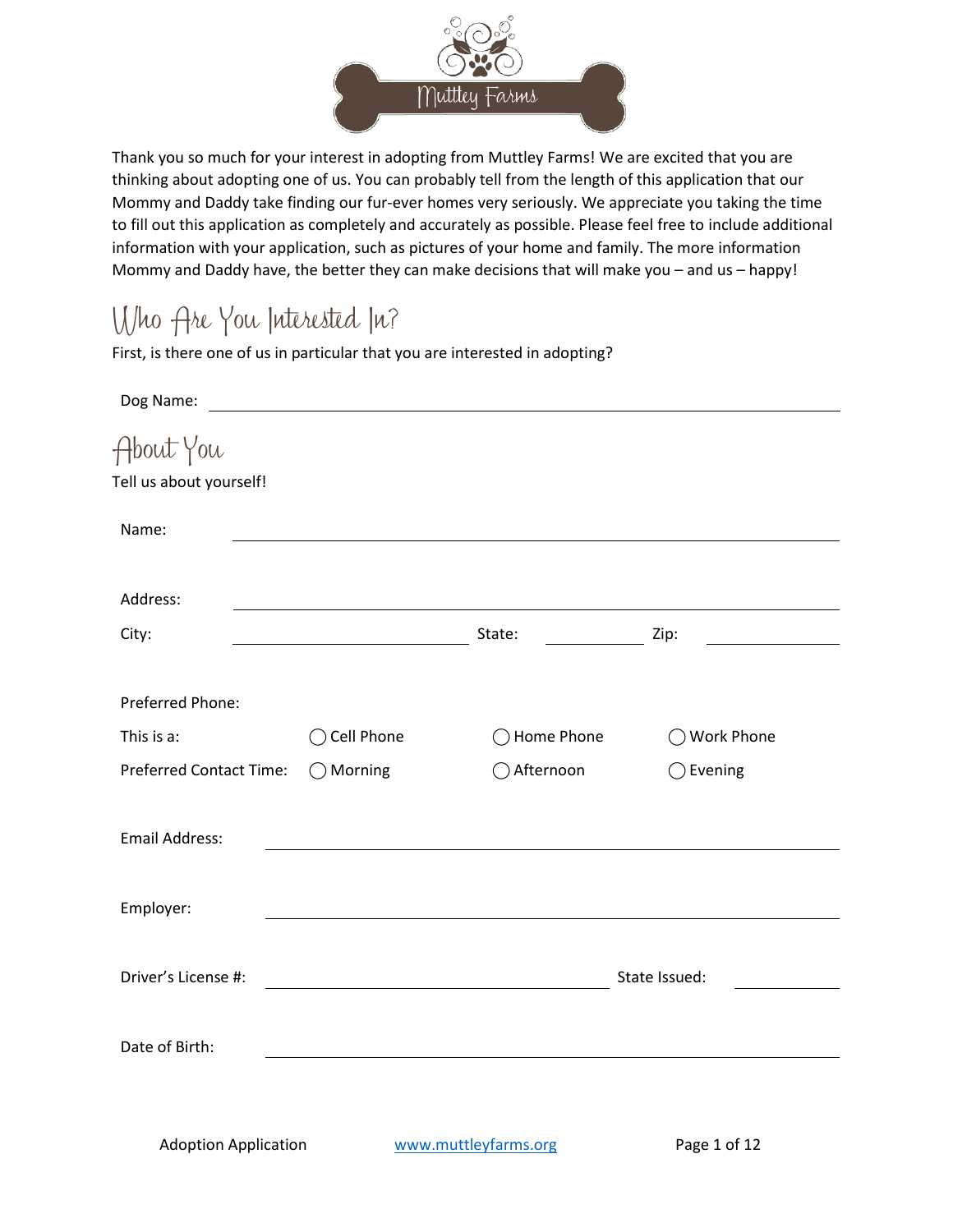|                                                                                                                                                                                                             |                  | Muttley Farms |                                                                                                        |
|-------------------------------------------------------------------------------------------------------------------------------------------------------------------------------------------------------------|------------------|---------------|--------------------------------------------------------------------------------------------------------|
| How did you find out about Muttley Farms?                                                                                                                                                                   |                  |               |                                                                                                        |
| Facebook                                                                                                                                                                                                    | Internet search  |               | Veterinarian                                                                                           |
| $\bigcirc$ Adoption event                                                                                                                                                                                   | $\supset$ Friend |               | Other                                                                                                  |
| If you heard about us through a person or organization, what is their name?                                                                                                                                 |                  |               |                                                                                                        |
| Name:                                                                                                                                                                                                       |                  |               |                                                                                                        |
| share, please feel free to include them with this application.<br>Is everyone in your household in agreement about adopting me?<br>$\bigcirc$ Yes<br>No<br>How long have you lived at your current address? |                  |               | Now, let's find out a little about my potential new home! If you have pictures or videos you'd like to |
| Do you rent or own your home?<br>If you rent:<br>Landlord Name:                                                                                                                                             | $\bigcirc$ Rent  |               | Own                                                                                                    |
| Landlord Address:<br>City:                                                                                                                                                                                  |                  | State:        | Zip:                                                                                                   |
| Landlord Phone:                                                                                                                                                                                             |                  |               |                                                                                                        |
| This is a:                                                                                                                                                                                                  | Cell Phone       | Home Phone    | ◯ Work Phone                                                                                           |
|                                                                                                                                                                                                             |                  |               |                                                                                                        |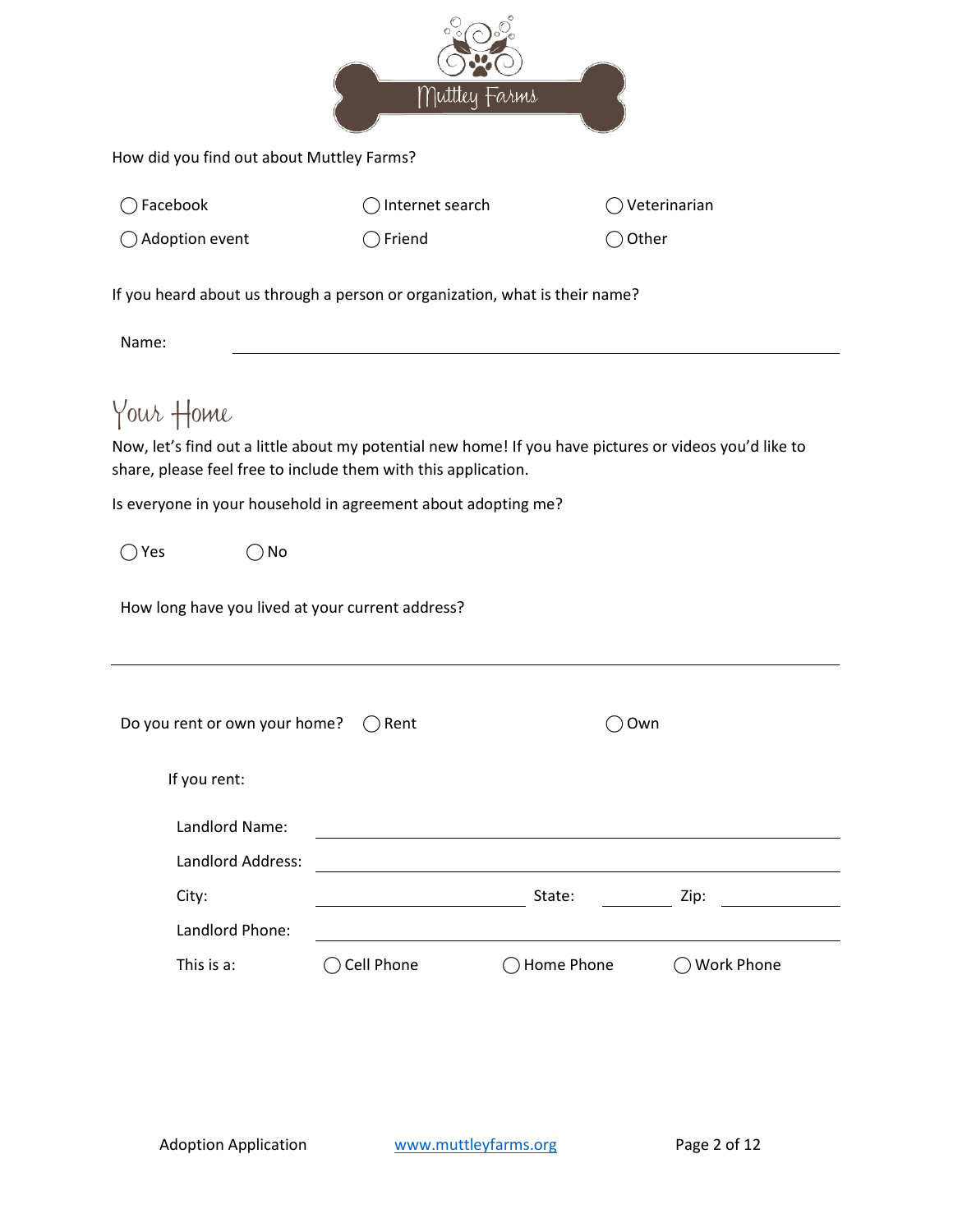|                                                                                                                       |     | Muttley Farms                                                                                      |                      |               |
|-----------------------------------------------------------------------------------------------------------------------|-----|----------------------------------------------------------------------------------------------------|----------------------|---------------|
| If you rent, continued:                                                                                               |     |                                                                                                    |                      |               |
| Have you obtained permission from your landlord to get a dog?                                                         |     |                                                                                                    | $\bigcirc$ Yes       | ) No          |
|                                                                                                                       |     | Are you aware of pet deposit and monthly fees (if any) required?                                   | $\bigcirc$ Yes       | $\bigcirc$ No |
| Fences                                                                                                                |     |                                                                                                    |                      |               |
| Do you have a fenced yard?                                                                                            | Yes | $\bigcirc$ No                                                                                      |                      |               |
| If you have a fence:                                                                                                  |     |                                                                                                    |                      |               |
| Type:                                                                                                                 |     |                                                                                                    |                      |               |
| Height:                                                                                                               |     |                                                                                                    |                      |               |
| If you do NOT have a fence:                                                                                           |     |                                                                                                    |                      |               |
| Are you prepared to walk a dog multiple times daily in spite of<br>weather conditions like heat, cold, rain and snow? |     |                                                                                                    | Yes<br>$\rightarrow$ | No            |
| Yard Access                                                                                                           |     |                                                                                                    |                      |               |
| Do you have a dog door?                                                                                               | Yes | $\bigcirc$ No                                                                                      |                      |               |
| Pools                                                                                                                 |     |                                                                                                    |                      |               |
| Do you have a pool?                                                                                                   | Yes | $\bigcirc$ No                                                                                      |                      |               |
| from accessing it.                                                                                                    |     | If you have a pool, please describe it and what protection is in place to prevent pets or children |                      |               |
|                                                                                                                       |     |                                                                                                    |                      |               |
|                                                                                                                       |     |                                                                                                    |                      |               |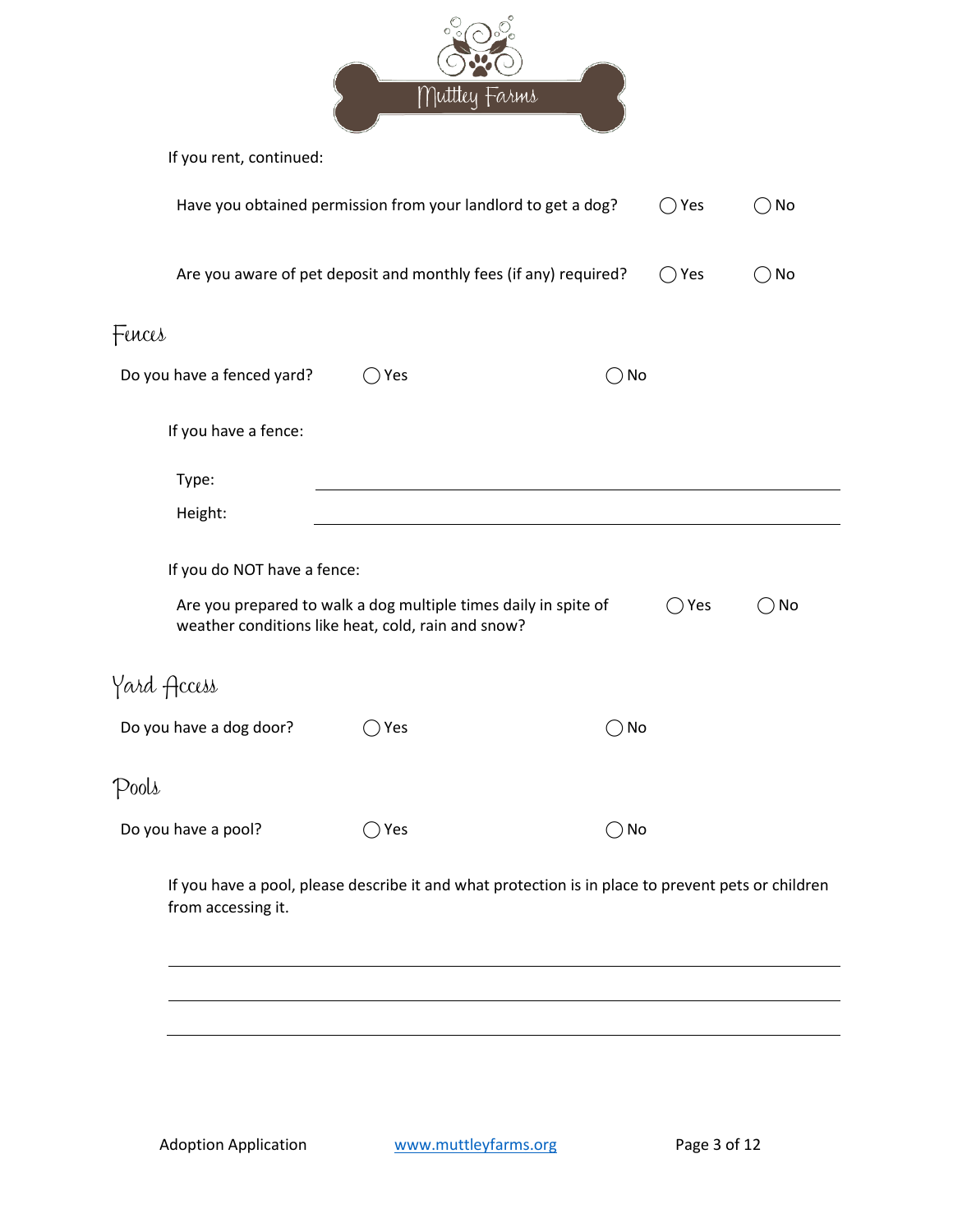

# Your Family and Friends

Great! Now, we'd like to know a little bit about your lifestyle.

### Lifestyle

What is your lifestyle like? Please check all that apply.

| $\bigcap$ Active                    | $\bigcirc$ Quiet and relaxed       | $\bigcap$ Frequent entertaining    |
|-------------------------------------|------------------------------------|------------------------------------|
| $\bigcap$ Frequent travel with pets | $\bigcap$ Rarely at home           | $\bigcap$ Lots of coming and going |
| $\bigcap$ Lots of kids visiting     | $\bigcap$ Most time spent outdoors | $\bigcap$ Most time spent indoors  |

### Children

How many children (under 18) live with you?

| Please list their names and ages: |  |  |  |
|-----------------------------------|--|--|--|
|-----------------------------------|--|--|--|

| Name: | Age: |  |
|-------|------|--|
| Name: | Age: |  |
| Name: | Age: |  |
| Name: | Age: |  |
|       |      |  |

| Do other children (under 18) frequently visit you? | $\bigcirc$ Yes | $\bigcirc$ No |
|----------------------------------------------------|----------------|---------------|
|----------------------------------------------------|----------------|---------------|

If yes, please list their names and ages:

| Name: | Age: |  |
|-------|------|--|
| Name: | Age: |  |
| Name: | Age: |  |
| Name: | Age: |  |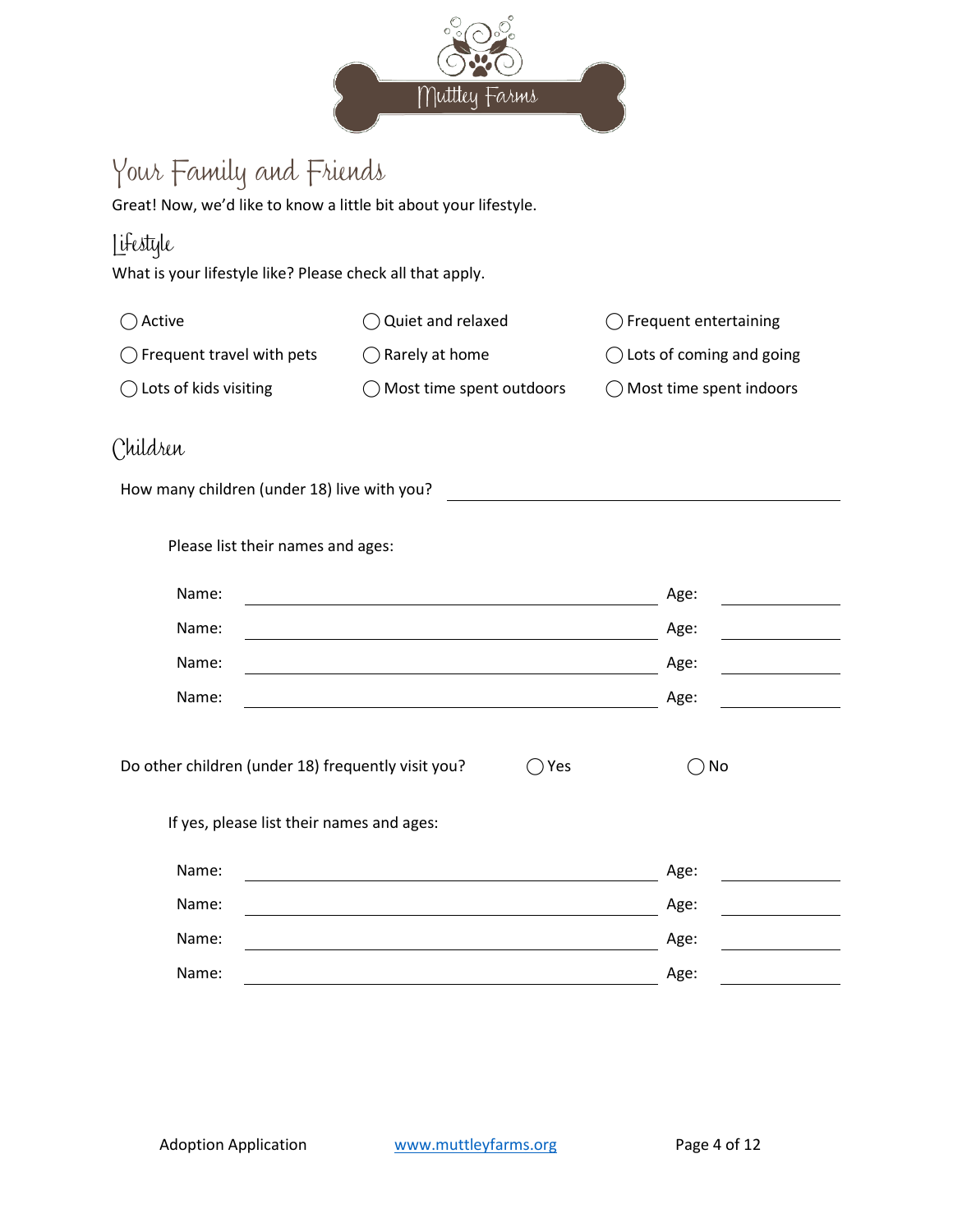

## Pet Plans

Tell us a little bit about what you are looking for in a pet.

Why have you decided to get a dog?

What are you looking for in a pet?

Will I be an inside pet, outside pet or both?

 $\bigcap$  Inside  $\bigcap$  Outside  $\bigcap$  Both

Please explain your inside/outside answer here:

Care Plans Who will be responsible for taking care of me?

How many hours per day will I be alone?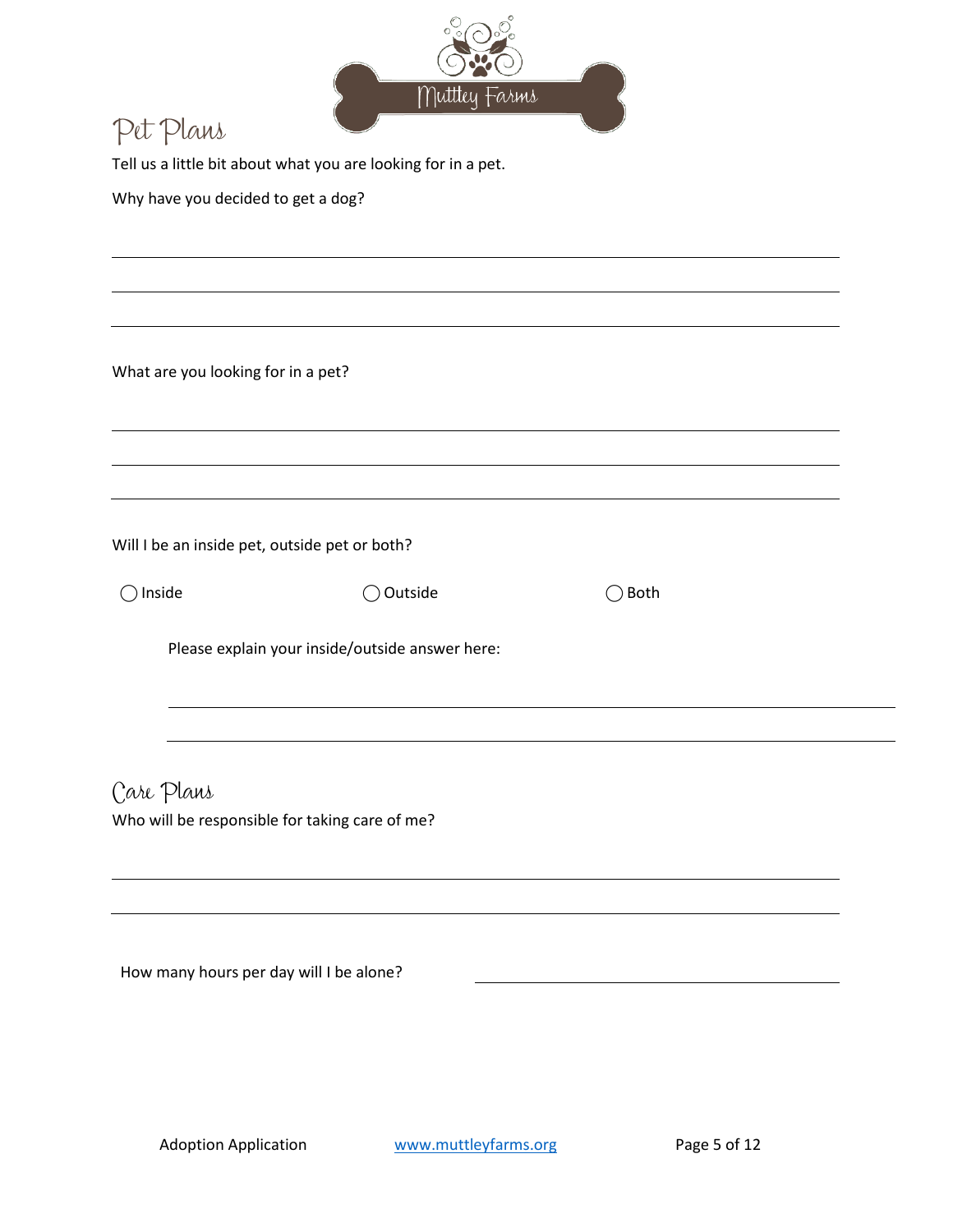

Where will I stay when no one else is home?

Where will I sleep at night?

How often are you away from home and at what times of day or night?

What kind of exercise will I get and how often?

If you go on vacation, where will I stay and who will take care of me?

Under what conditions would you have to give me up?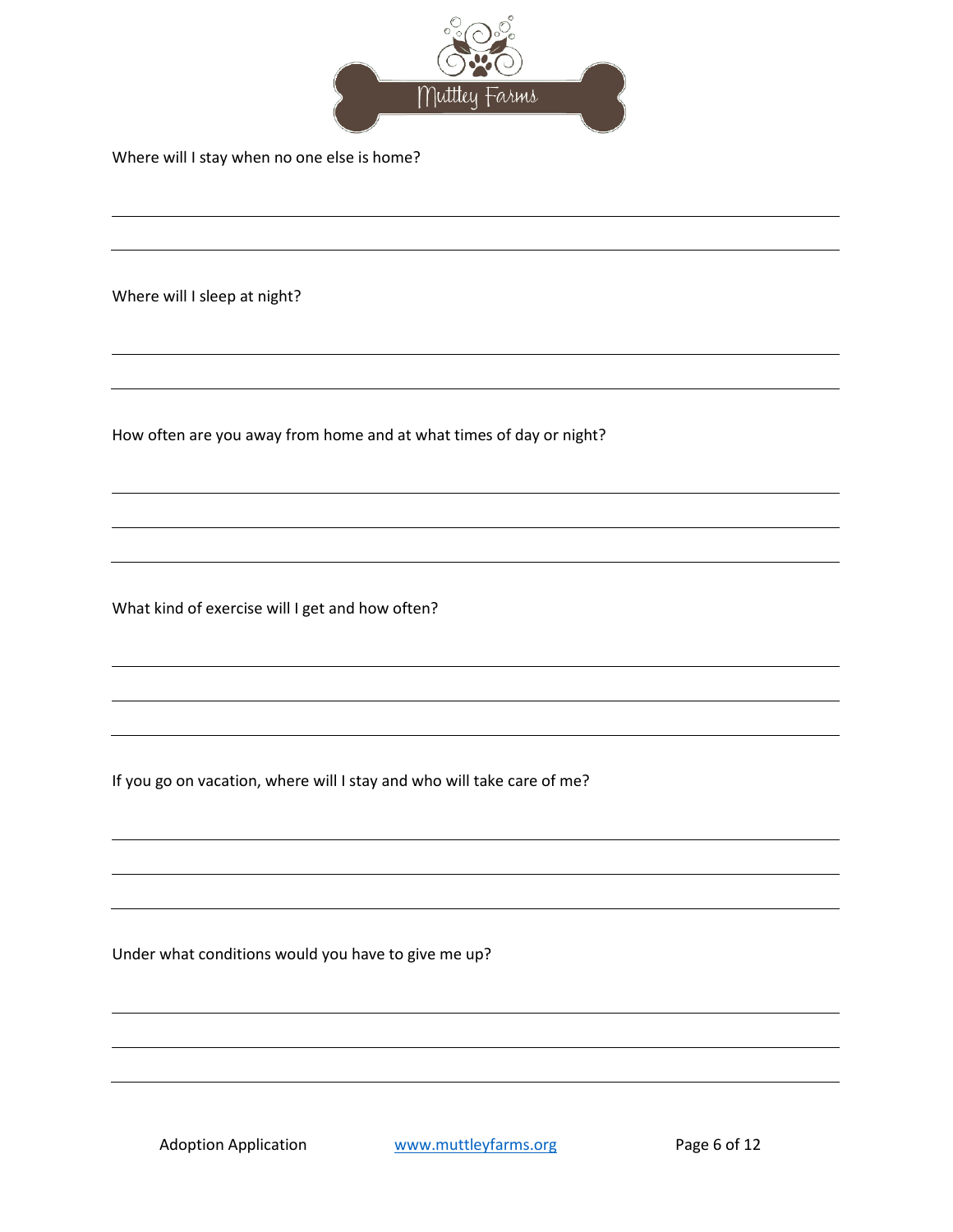

Is there anything else you want Mommy and Daddy to know about what you are looking for or what you expect? Any conditions you want them to tell you about, like shedding, habits or anything else?

### Spaying and Neutering Agreement

If I have not been spayed or neutered yet, Mommy and Daddy will make an appointment for me. If you adopt me, you'll need to bring me to my appointment. I need to be spayed or neutered within 30 days of the adoption or before I am 6 months old.

Please initial here to confirm that you have received information from Mommy and Daddy about my appointment and promise to bring me to it or to let Mommy and Daddy know if you make any other arrangements.

| Appointment Information from Muttley Farms                  |                            |  |  |  |  |
|-------------------------------------------------------------|----------------------------|--|--|--|--|
|                                                             | Appointment date and time: |  |  |  |  |
| Vet Name:                                                   |                            |  |  |  |  |
| <b>Practice Name:</b>                                       |                            |  |  |  |  |
| Address:                                                    |                            |  |  |  |  |
| City:                                                       | Zip:<br>State:             |  |  |  |  |
| Phone:                                                      |                            |  |  |  |  |
| Website (if available):<br>Email Address (if<br>available): |                            |  |  |  |  |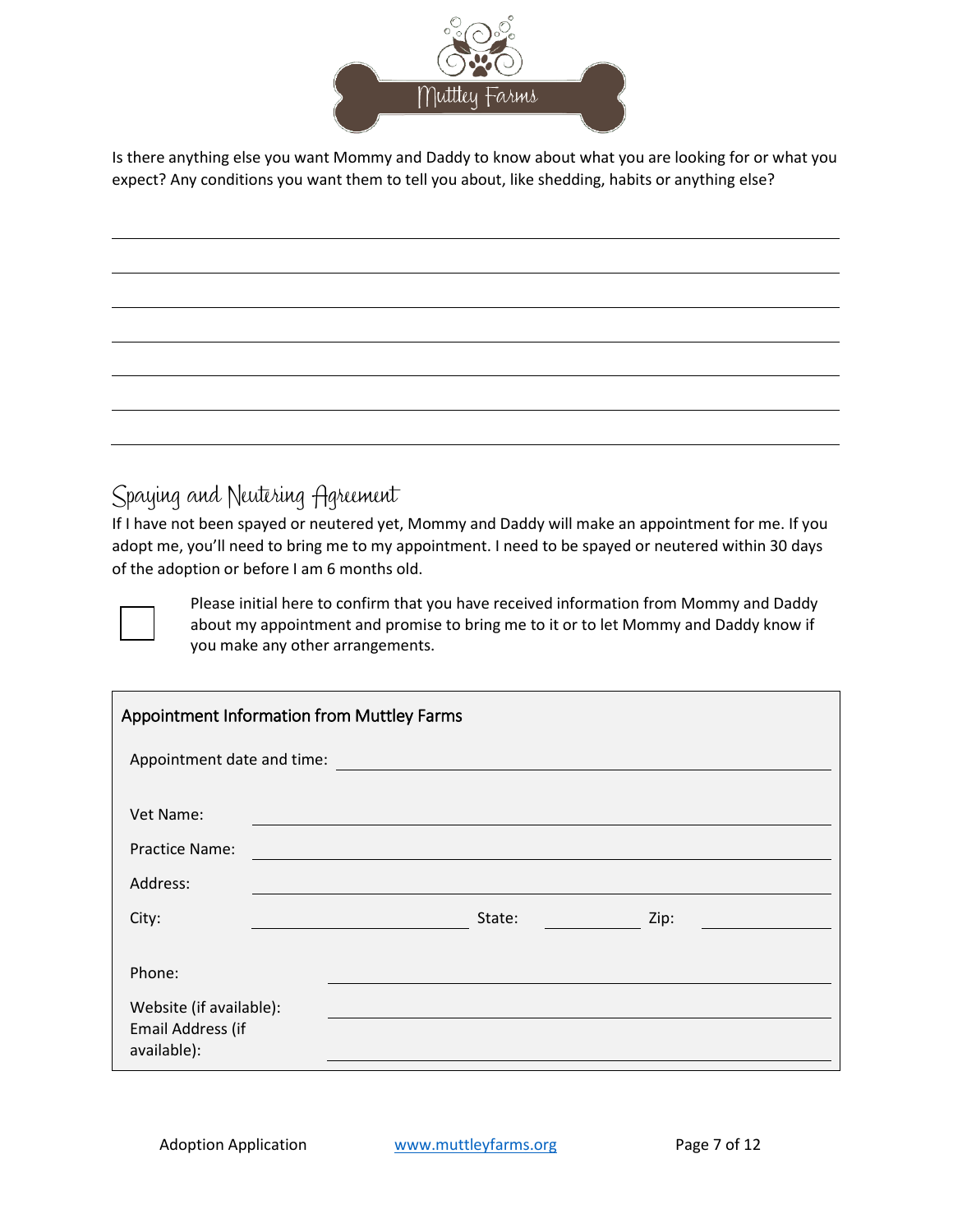

## Other Pets

At Muttley Farms, we live with a lot of other dogs. What kind of pets do you have at your house?

| Species                  | Name | Breed/Type | Age | Sex                                                                                       | Spayed or<br>neutered?                |
|--------------------------|------|------------|-----|-------------------------------------------------------------------------------------------|---------------------------------------|
| Dog<br>Cat<br>Other      |      |            |     | Male<br>( )<br>Female<br>$($ )                                                            | Yes<br>( )<br>$\bigcirc$ No           |
| Dog<br>(<br>Cat<br>Other |      |            |     | $\bigcirc$ Male<br>Female<br>$\left( \begin{array}{c} \end{array} \right)$                | Yes<br>$($ )<br>$\bigcirc$ No         |
| Dog<br>Cat<br>Other      |      |            |     | Male<br>$($ )<br>$\bigcirc$ Female                                                        | Yes<br>$($ )<br>$\bigcirc$ No         |
| Dog<br>Cat<br>Other      |      |            |     | Male<br>$\bigcirc$<br>Female<br>$\left( \begin{array}{c} \rightarrow \end{array} \right)$ | Yes<br>$\qquad \qquad$<br>No<br>$($ ) |
| Dog<br>Cat<br>Other      |      |            |     | Male<br>$\left(\begin{array}{c} \end{array}\right)$<br>Female<br>( )                      | Yes<br>$\mathbb{R}^n$<br>( ) No       |

What kind/brand of monthly heartworm and flea medication do your current dogs or cats get?

Do your current pets get along with other animals, in general? Are there any negative reactions they have to other animals, such as growling or nipping? Please explain.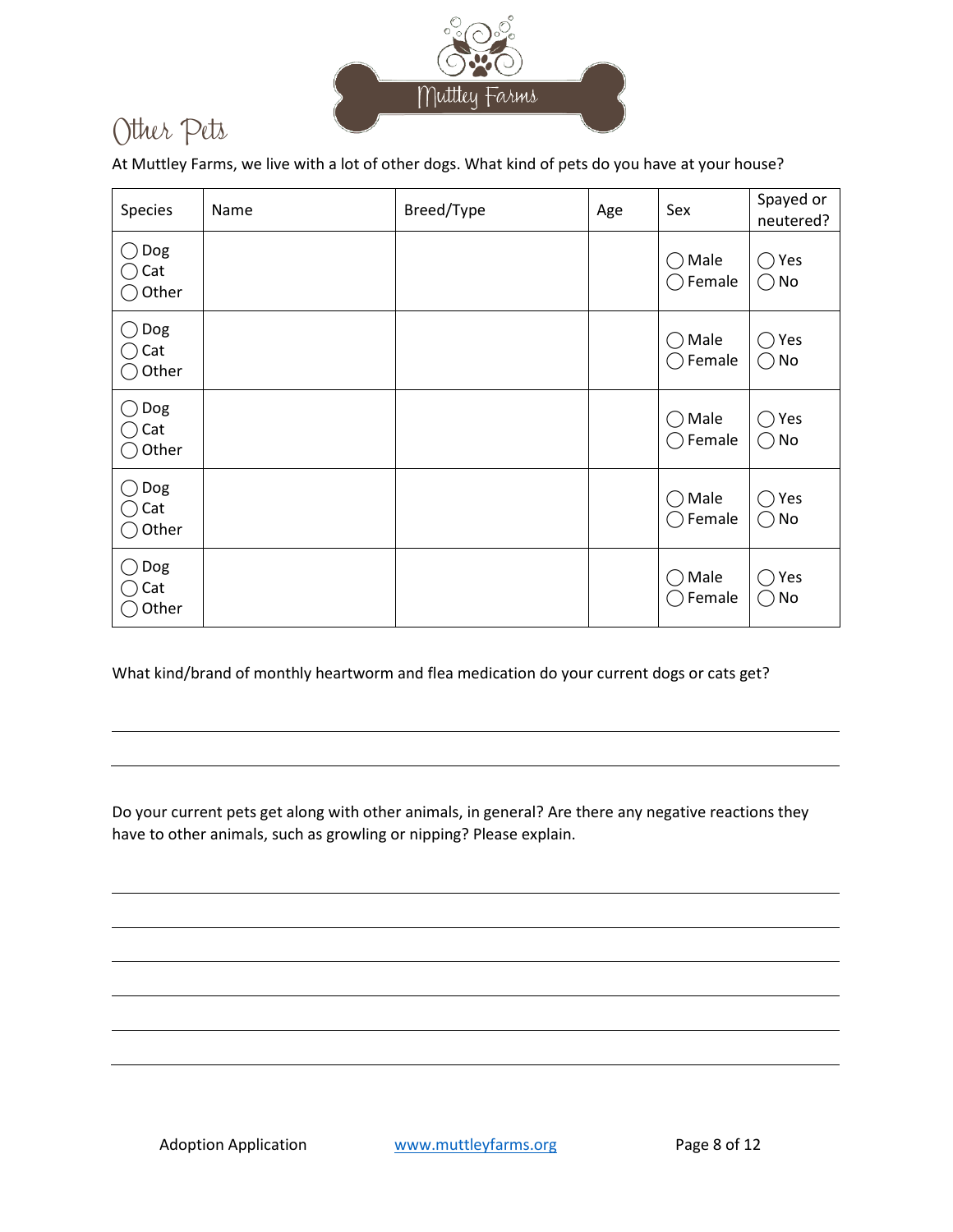

We know this may be hard to talk about, but what pets have you had in the last 5 years that are no longer with you?

| Pet Name, Type and Age | Reason No Longer with You |
|------------------------|---------------------------|
|                        |                           |
|                        |                           |
|                        |                           |
|                        |                           |
|                        |                           |
|                        |                           |
|                        |                           |
|                        |                           |

### Veterinarian

Tell me a little bit about your current veterinarian and/or the one you plan to take me to.

| Vet Name:                                        |                                                                                                                                                                                                                               |              |  |
|--------------------------------------------------|-------------------------------------------------------------------------------------------------------------------------------------------------------------------------------------------------------------------------------|--------------|--|
| Practice Name:                                   |                                                                                                                                                                                                                               |              |  |
| Address:                                         | the control of the control of the control of the control of the control of the control of the control of the control of the control of the control of the control of the control of the control of the control of the control |              |  |
| City:                                            | State:                                                                                                                                                                                                                        | Zip:         |  |
|                                                  |                                                                                                                                                                                                                               |              |  |
| Phone:                                           | <u> 1980 - Johann Barbara, martxa alemaniar amerikan a</u>                                                                                                                                                                    |              |  |
| Website (if available):                          |                                                                                                                                                                                                                               |              |  |
| Email Address (if available):                    | <u> 1989 - Johann Stein, marwolaethau a bhann an t-Amhair an t-Amhair an t-Amhair an t-Amhair an t-Amhair an t-A</u>                                                                                                          |              |  |
| What name is your account<br>with the vet under? |                                                                                                                                                                                                                               |              |  |
| For which pets does your<br>vet have records?    |                                                                                                                                                                                                                               |              |  |
| <b>Adoption Application</b>                      | www.muttleyfarms.org                                                                                                                                                                                                          | Page 9 of 12 |  |
|                                                  |                                                                                                                                                                                                                               |              |  |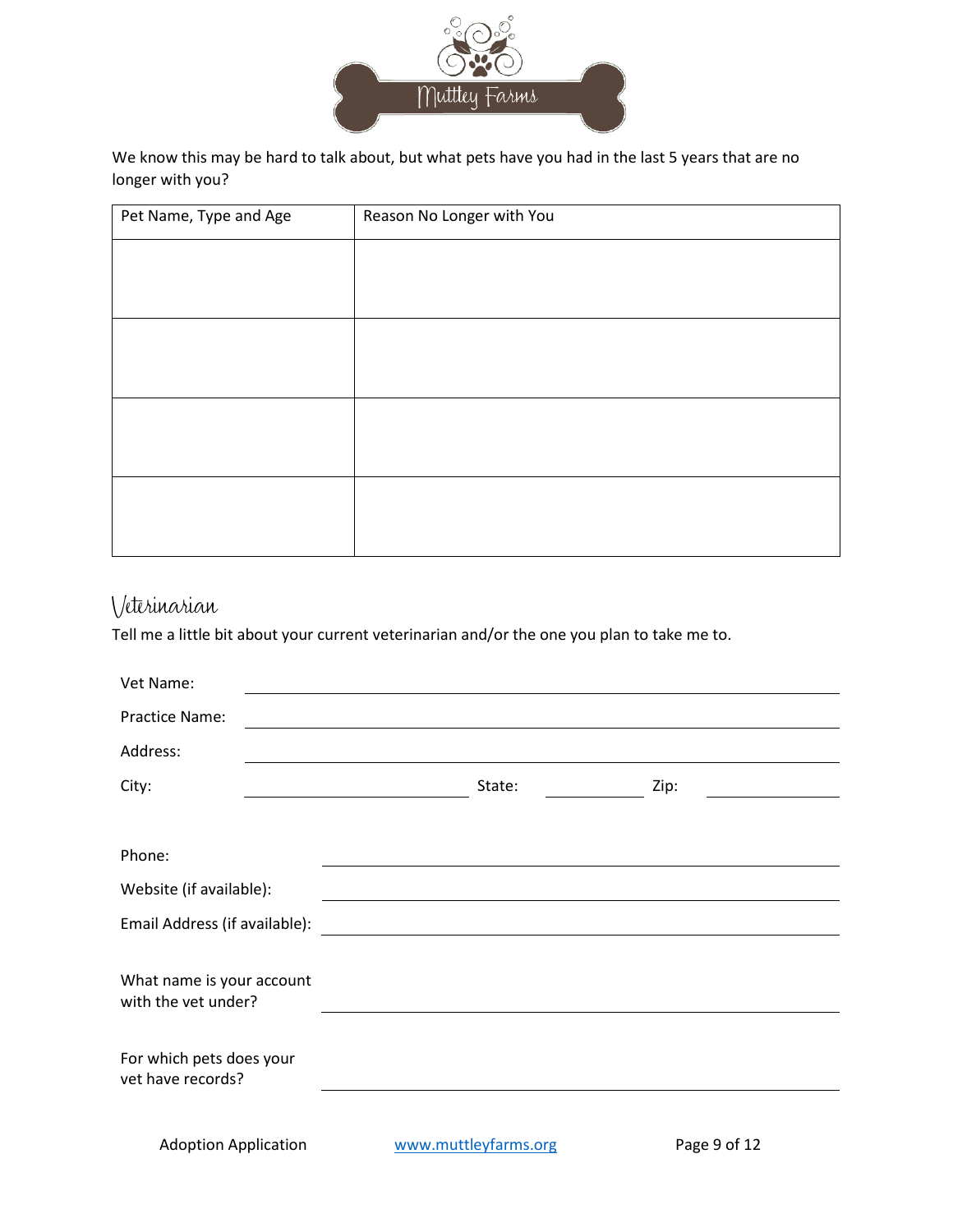

Do Mommy and Daddy have your permission to call your vet's office to ask about your current and past pets' care and condition? They will not ask for or receive any specific medical or private information.  $\bigcirc$  Yes  $\bigcirc$  No

# References

We want to hear what great things people have to say about you as a current, previous or potential pet owner! Please list at least three people who can contact on your behalf. **Only one of them may be a family member**. The others should be friends, co-workers or anyone else in your life.

| Name:                          |              |            |                   |
|--------------------------------|--------------|------------|-------------------|
| <b>Preferred Phone:</b>        |              |            |                   |
| This is a:                     | Cell Phone   | Home Phone | <b>Work Phone</b> |
| <b>Preferred Contact Time:</b> | Morning<br>( | Afternoon  | Evening           |
|                                |              |            |                   |
| Name:                          |              |            |                   |
| <b>Preferred Phone:</b>        |              |            |                   |
| This is a:                     | Cell Phone   | Home Phone | Work Phone        |
| <b>Preferred Contact Time:</b> | Morning      | Afternoon  | Evening           |
|                                |              |            |                   |
| Name:                          |              |            |                   |
| Preferred Phone:               |              |            |                   |
| This is a:                     | Cell Phone   | Home Phone | <b>Work Phone</b> |
| <b>Preferred Contact Time:</b> | Morning      | Afternoon  | Evening           |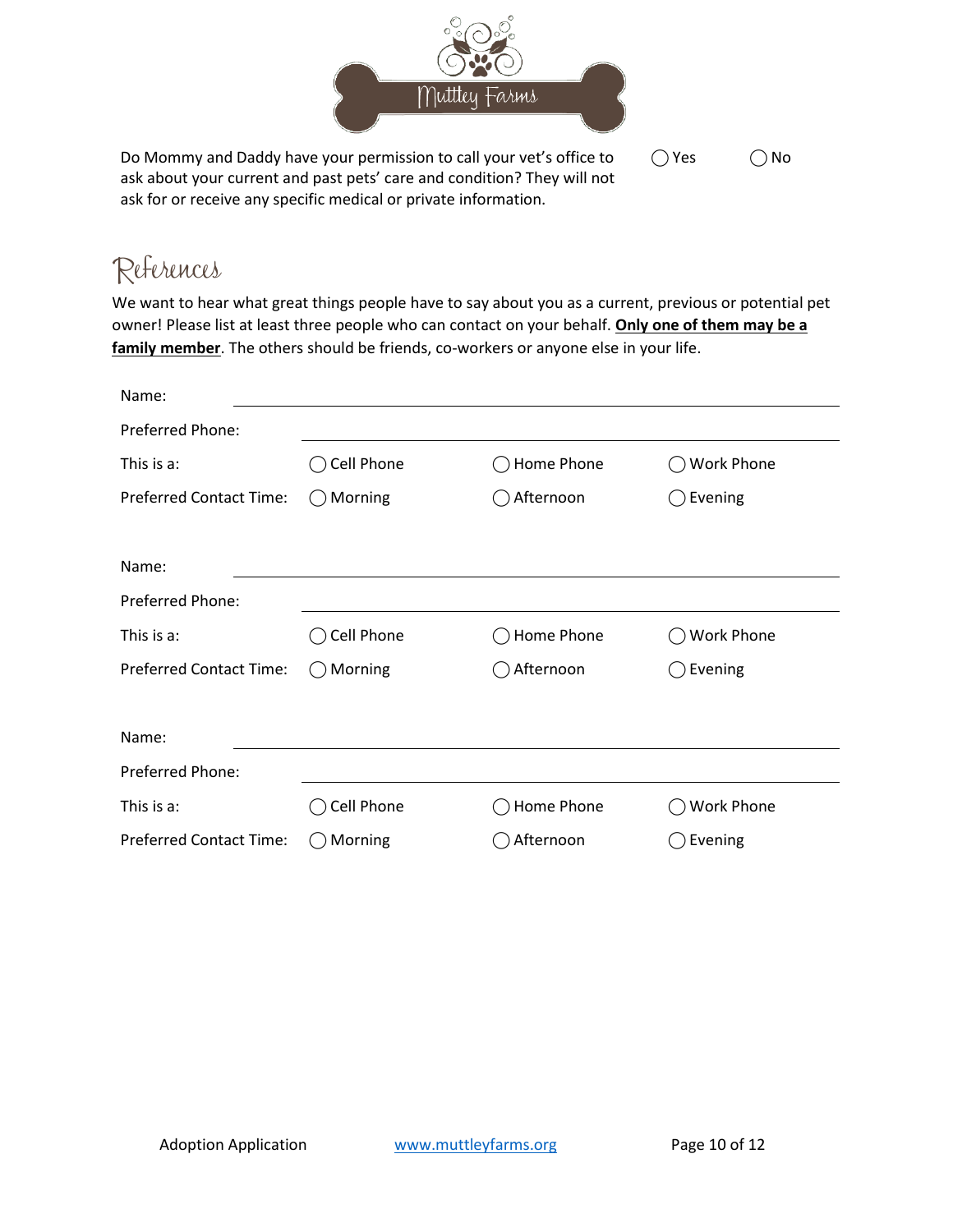

## Limited Ownership Agreement

Adopting is a BIG commitment! To make sure we all agree about what is involved in a "limited ownership" adoption, will you please read the statements below, initial them, and then sign and date this application? Thank you!

Please initial the following statements to indicate your agreement.

#### About You

I am 21 years old or older.



This dog will be an important member of my family. I am not a broker for a testing company, fighting ring, class B dealer or anyone with nefarious purposes.



I am prepared to make a 10- to 15-year commitment to this dog to provide proper nutrition, clean water, exercise, grooming, love, and veterinary care.



I am financially able to provide care for this dog for his/her lifetime.



If my contact information changes at any time while this dog is in my custody, I will provide the new information to Muttley Farms within 30 days.

I will send Muttley Farms occasional pictures and updates about this dog.

#### Caring for the Dog



I understand that Muttley Farms has a right to see this dog at any time to confirm its well-being and care.



I will keep this dog on a regular routine of heartworm preventive medication, annual shots and rabies vaccinations. I will also provide flea/tick control, as needed.

I will work with my vet on a regular schedule for wellness visits, inoculations, and any other tests we agree are necessary for the health and well-being of this dog.

not chain or tie this dog.

I will not crate or kennel this dog for more than a few hours a day.

I will have this dog microchipped, or will change his/her microchip contact information, within one month of adoption. I agree to make Muttley Farms an additional contact on the microchip and to provide Muttley Farms with the chip number within 2 weeks of its installation or change.